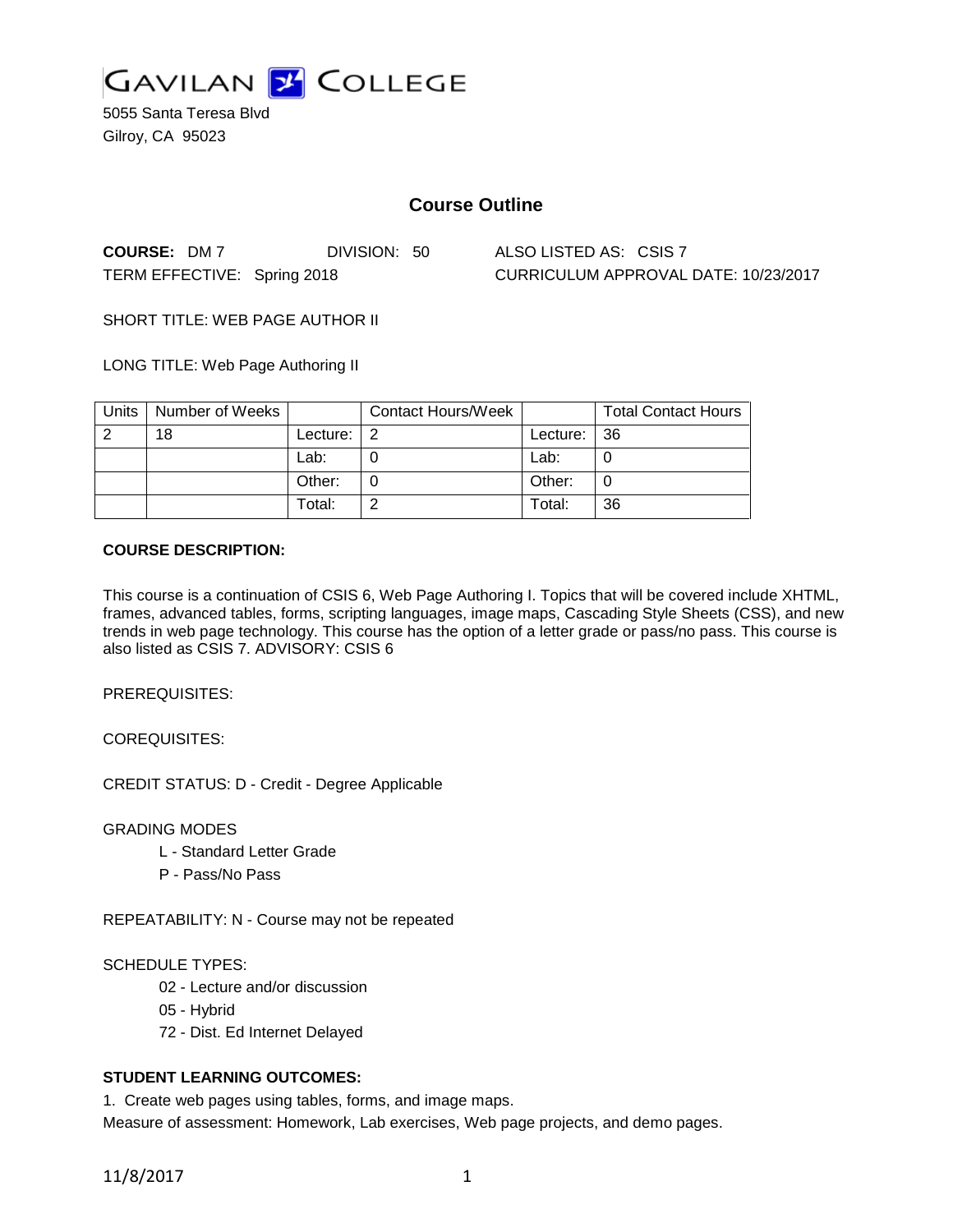Year assessed, or planned year of assessment: 2018 Semester: Summer

2. Create web pages with cascading style sheets.

Measure of assessment: Homework, Lab exercises.

Year assessed, or planned year of assessment: 2018

Semester: Summer

3. Design personal web pages and web page projects.

Measure of assessment: Projects, homework, exams, quizzes.

Year assessed, or planned year of assessment: 2018

# **CONTENT, STUDENT PERFORMANCE OBJECTIVES, OUT-OF-CLASS ASSIGNMENTS**

Curriculum Approval Date: 10/23/2017

6 Hours

Lecture Content: Review of basic HTML tags. Advanced and new features of standard tags. Review of tables and using tables for design. Comparison of XHTML and HTML.

Student Performance Objectives: Utilize the standard tags covered in first course. Demonstrate the use of new and advanced attributes of regular tags. Demonstrate the use of tables for layout of web pages.

6 Hours

Lecture Content: Frames use, problems, and accessibility issues. Types of frames, options for frames. Using frames for good and bad designs. Dealing with old browsers or the NOFRAMES options. Frame orientation, margins, resizing, scroll bars. Using frames for hypertext links.

Student Performance Objectives: Utilize frames to design web pages. Utilize frames to break up long document into sub-pages. Utilize frame options: margins, resize, and scroll bars.

6 Hours

Lecture Content: Colors and images. Options for control and placement of images and colors. Using image maps. Defining image map hot spots.

Student Performance Objectives: Explain and demonstrate how to use colors and images in designing web pages. Describe and demonstrate how to use image maps for links.

6 Hours

Lecture Content: Using forms for collecting data. Input boxes, select lists, radio buttons, check boxes. Form buttons, hidden fields, form processing. Form properties, creating buttons, and using images.

Student Performance objectives: Create forms using several types of elements. Demonstrate how to preset form options. Collect form data using mailto or a simple script.

6 Hours

Lecture Content: Cascading style sheets. Compatibility problems with new and old browsers. Inline styles, embedded styles, and external style sheets. Style inheritance. Controlling fonts, colors, lists and links.

Student Performance Objectives: Create web pages using inline, embedded and external styles. Describe the effect of inheritance with different level of style controls. Utilize DIV and SPAN commands to control styles. Perform validation of HTML and CSS.

4 Hours

Lecture Content: Introduction to JavaScript. Using JavaScript to do initial form processing and error checking. Using JavaScript variables, decision statements, and loops. Using JavaScript to manage events. Student Performance Objectives: Utilize JavaScript to process form data. Utilize JavaScript variables, decisions, and loops. Demonstrate how to use JavaScript to manage events.

2 Hours

# **METHODS OF INSTRUCTION:**

Lecture, computer demonstrations, web page examples, and web searches.

# **OUT OF CLASS ASSIGNMENTS:**

Required Outside Hours: 12

11/8/2017 2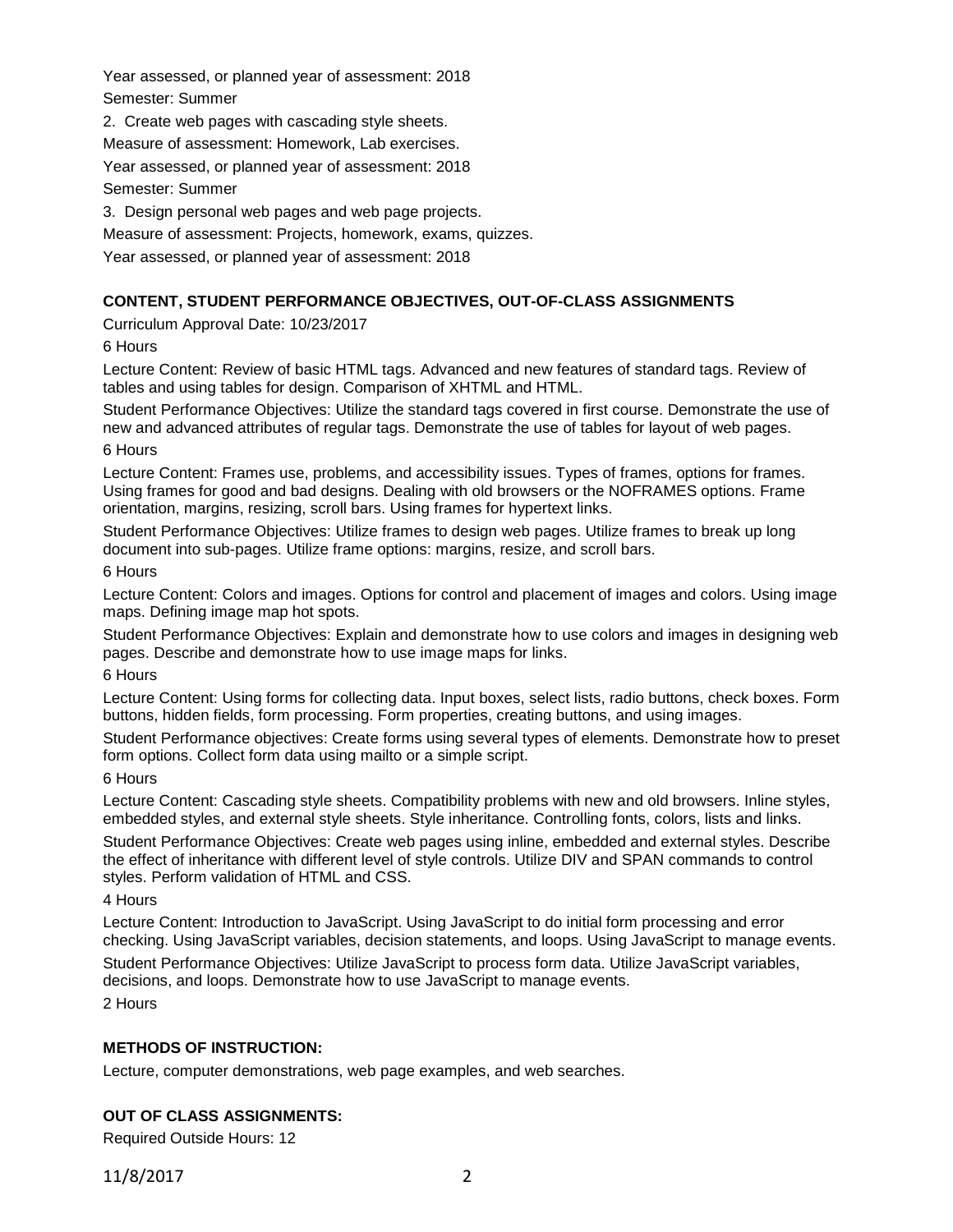Assignment Description: Read the chapters for the lecture material. Homework/Projects: Do some basic web pages using reviewed tags. Use tables for layout and designing web pages.

## Required Outside Hours: 12

Assignment Description: Read the chapters for the lecture material. Homework/Projects: Set up pages using frames with different orientations. Use the frame options for margins, resizing, and scroll bar control. Use frames to set up page with hyperlinks to other pages. Do web page project illustrating material covered. Required Outside Hours: 12

Assignment Description: Read the chapters for the lecture material. Homework/Projects: Look at image map use on web sites. Find sources of image maps on the web. Set up web pages with image maps.

## Required Outside Hours: 12

Assignment Description: Read the chapters for the lecture material. Homework/Projects: Set up some forms with text areas, select lists, radio buttons, and check boxes. Preset some of the form options. Use mailto to obtain form input. Use hidden forms, non-standard buttons, and images. Do web page project illustrating material covered.

#### Required Outside Hours: 12

Assignment Description: Read the chapters for the lecture material. Homework/Projects: Set up some web pages with inline styles. Set up some web pages using embedded styles. Move your style sheets to an external file and still use some embedded styles. Use styles to modify lists and use DIV and SPAN commands.

Required Outside Hours: 8

Assignment Description: Read the chapters for the lecture material. Homework/Projects: Create web pages that use JavaScript to check for form input errors. Create web pages that do calculations using user input. Create a web page that uses JavaScript to manage events.

## **METHODS OF EVALUATION:**

Problem-solving assignments Percent of total grade: 40.00 % Problem-solving demonstrations: 20% - 50% Homework problems, Quizzes, Exams Skill demonstrations Percent of total grade: 50.00 % Skill demonstrations: 40% - 60% Demonstration, Performance exams Objective examinations Percent of total grade: 10.00 % Objective examinations: 0% - 20% Multiple Choice, True/False, Matching Items, Completion

## **REPRESENTATIVE TEXTBOOKS:**

Required Representative Textbooks

Gary B. Shelly and Denise M. Woods. HTML, XHTML, and CSS: Complete (Sixth Edition). Boston, MA: Cengage Learning,2011.

This is the most current edition of this textbook. When a newer edition is published it will be adopted.

## **ARTICULATION and CERTIFICATE INFORMATION**

Associate Degree: CSU GE: IGETC: CSU TRANSFER: Transferable CSU, effective 200570 UC TRANSFER: Not Transferable